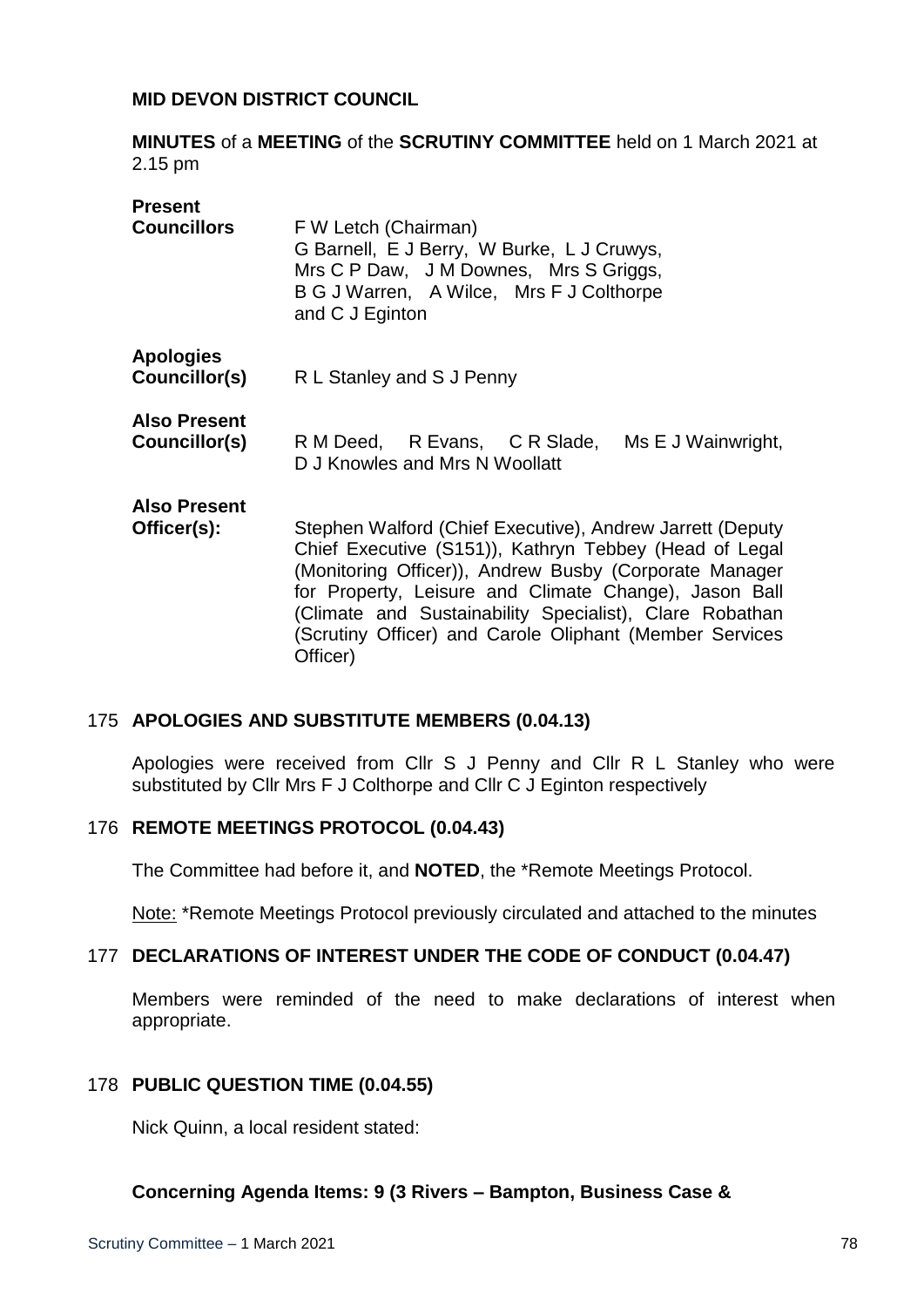# **Appraisal)**

The Planning Committee considered the planning application for this development in Bampton on 10 February 2021.

A viability report was included as part of that consideration. The report stated that, if the affordable housing contribution (required by Council Policies) was enforced, the development of the site was not viable.

Planning permission was granted - but, as a result of the viability report, this Council is not requiring 3 Rivers to make the appropriate affordable housing contribution of £325,000.

During the Planning Committee meeting, the accuracy of the figures given in the viability report was questioned – but no answers were provided.

Since the public have always been barred from seeing any 3 Rivers papers, it is not possible for the public to check the figures used.

It is important that the Council should be seen to be dealing with its own company, without favour and transparently - so the question of accuracy must be addressed. I believe Scrutiny Committee is best placed to do that.

There are 11 business case papers being provided to Scrutiny Committee for this agenda item. These papers are also being withheld from public view, but I would like to know whether the figures given in these papers are the same as the ones used in the viability report presented to the Planning Committee.

So my question on this item is:

Will the Chairman please assure me that the figures in the business case papers given to this Scrutiny Committee - are the same as those contained in the viability report given to the Planning Committee?

The Chairman stated that he would address the question if possible at the agenda item and reminded Members that he would not be able to comment on any part of a restricted report.

## 179 **MEMBER FORUM (0.07.35)**

Cllr G Barnell requested that the Monitoring Officer reconsider her advice given with regard to the changing of the recommendation on a Cabinet report.

The Monitoring Officer advised the Member to submit his written question to her and she would respond.

## 180 **MINUTES OF THE PREVIOUS MEETINGS (0.11.21)**

The minutes of the last meetings held on 22<sup>nd</sup> February were approved as a correct record.

The minutes of the meeting held on  $15<sup>th</sup>$  February 2021 remained in draft and were not approved until specific questions submitted by Members were addressed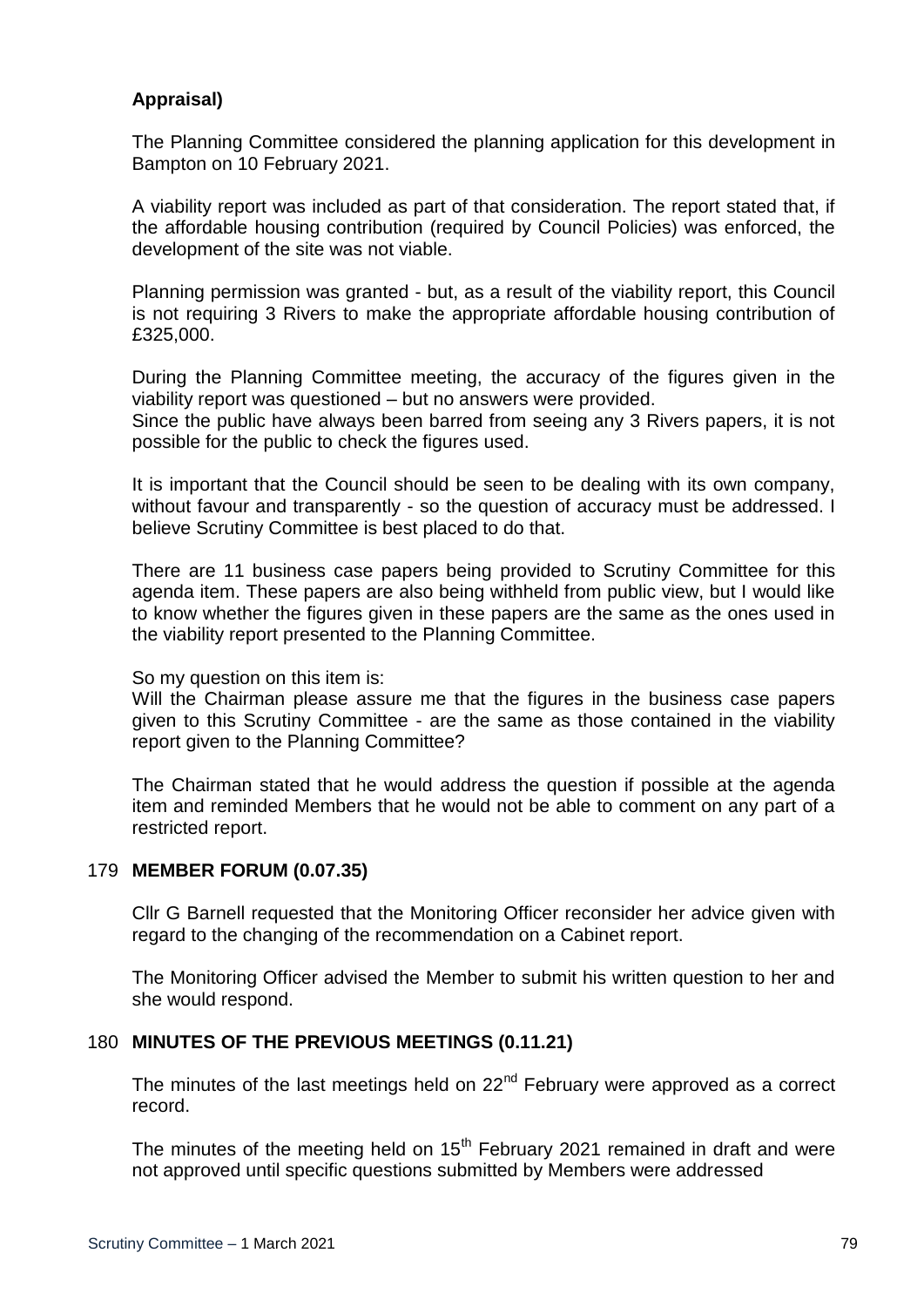## 181 **CHAIRMANS ANNOUNCEMENTS (0.16.00)**

The Chairman advised that he had written to Mel Stride MP to request that he attend a meeting of the Scrutiny Committee.

### 182 **DECISIONS OF THE CABINET (0.16.22)**

The Committee **NOTED** that none of the decisions made by the Cabinet on 18th February had been called in.

### 183 **CABINET MEMBER FOR CLIMATE CHANGE (0.17.33)**

The Committee had before it, and **NOTED**, the \*report of the Cabinet Member for Climate Change providing an update on areas within the portfolio.

It was noted that since the report had been published the Climate Change portfolio had moved to the Cabinet Member for the Environment.

The Cabinet Member for the Environment addressed the Committee and stated that he had only assumed responsibility for the Climate Change portfolio that morning.

The Corporate Manager for Property, Leisure and Climate Change outlined the contents of the report and explained that the Councils carbon footprint had reduced from 20,402 tCO2e for the reporting period  $1<sup>st</sup>$  April 2018 to the  $31<sup>st</sup>$  March 2019 to 19,400 tCO2e for the reporting period 1<sup>st</sup> April 2019 to the 31<sup>st</sup> March 2020.

The officer outlined various streams of activity which included:

- MDDC Climate webpage was in development
- Net Zero Advisory Group had been established and had been well attended
- Service Leads were being encouraged to ensure climate change was considered in all aspects of their service areas
- The Climate Change Action Plan continued to be developed and was continually reviewed
- The Council had secured £18k for assistance with developing a Heat Decarbonisation Plan to 2030 with an additional £20k for skilled project support on developing our Carbon Action Plan
- There was now an extended solar array at Carlu Close
- A solar together scheme had been launched with local residents

The Corporate Manager for Property, Leisure and Climate Change then introduced the Climate and Sustainability Specialist who would review the Climate Change Action Plan and update the Climate webpage accordingly. The officer would also review and revise the procurement processes and roll out the tree planting initiative across the district.

In response to a question asked the Monitoring Officer confirmed that the Net Zero Advisory Group would continue unless or until the Council made changes but it could be discussed at the Environment PDG.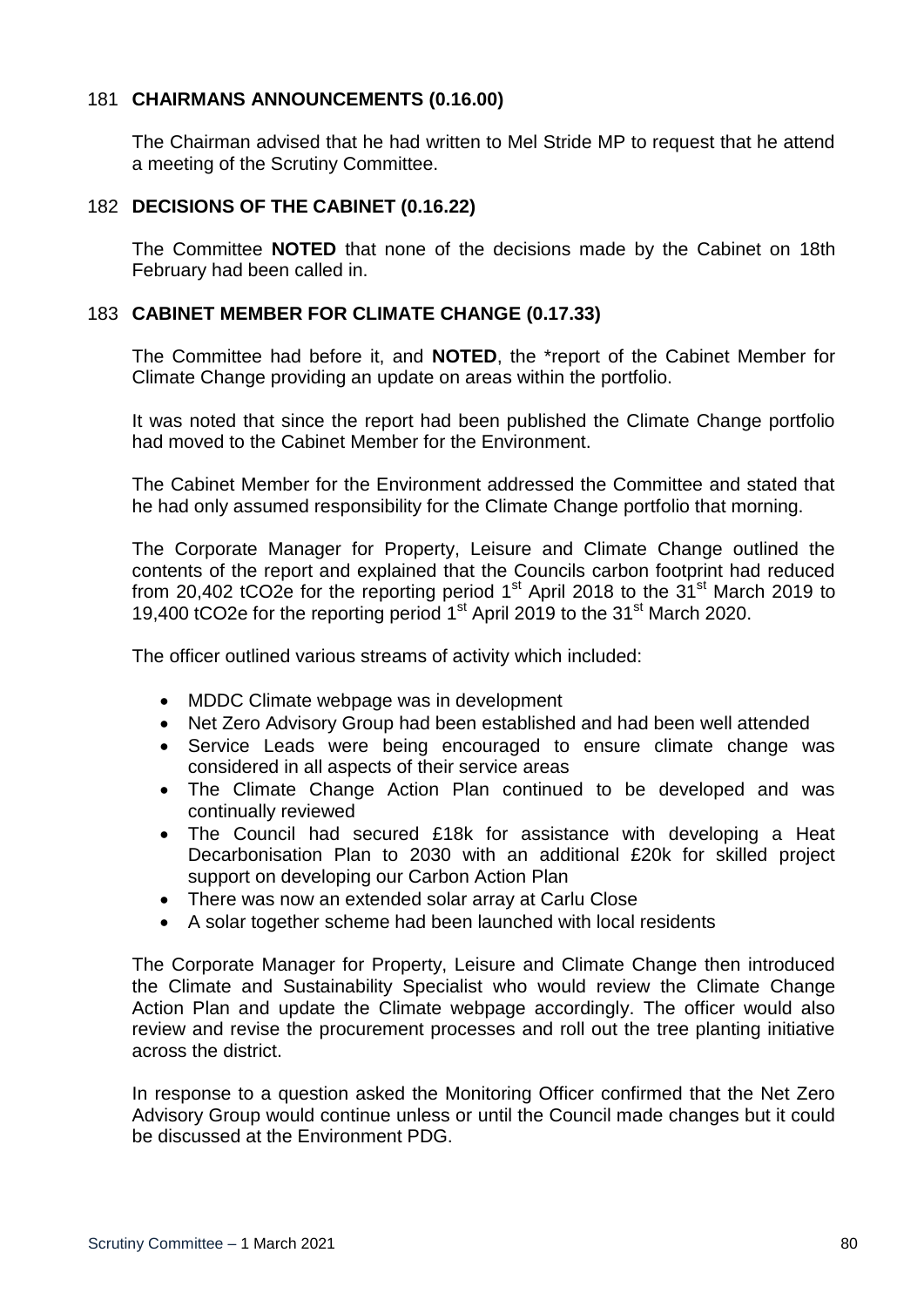The Corporate Manager for Property, Leisure and Climate Change advised Members that he would provide further detail on the programme and timings of the change to an electric vehicle fleet.

The Cabinet Member for the Environment confirmed that the trustees of People's Park Recreation Ground would be consulted about any tree planting initiatives within the park. He stated that a timescale on the costed climate change plan would be provided as part of his Cabinet Member for the Environment update to the Scrutiny Committee on 15<sup>th</sup> March 2021.

Note: \*Report previously circulated and attached to the minutes

## 184 **3 RIVERS DEVELOPMENT LTD - BUSINESS CASE AND APPRAISAL HOUSING SCHEME, LAND ADJACENT TO ELIZABETH PENTON WAY, BAMPTON (0.46.44)**

The Committee had before it a \*report of the Deputy Chief Executive (S151) presenting the 3 Rivers Development Ltd (3RDL) Business Case and Appraisal Housing Scheme for land adjacent to Elizabeth Penton Way, Bampton.

In response to a question asked, the Director for 3 Rivers Developments Ltd stated, that a previous planning approval for the site was for 26 units which was not viable.

There were various discussions and queries about what could or could not be discussed in open session.

The Chairman then indicated the need to go into Part II to consider the Business Case in detail and it was therefore **RESOLVED** that:

Under Section 100A(4) of the Local Government Act 1972 the public be excluded from the next item of business on the grounds that it involves the likely disclosure of exempt information as defined in paragraph 3 respectively of Part 1 of Schedule 12A of the Act, namely information relating to the financial or business affairs of any particular person (including the authority holding that information).

(Proposed by the Chairman)

Following lengthy discussion on the contents of the Business Case, the meeting returned to open session and it was therefore **RESOLVED** that:

Members questions with regard to the Business Case and Appraisal would be submitted to the Chairman by end of business on  $2^{nd}$  March 2021. The Chairman would submit questions received to the Cabinet and 3 Rivers Development Ltd and responses would be circulated to members of the Committee.

(Proposed by Cllr G Barnell and seconded by Cllr B G J Warren)

Note: Cllr Mrs F J Colthorpe declared a personal interest as she was a former District Councillor for the Ward and knew the landowner.